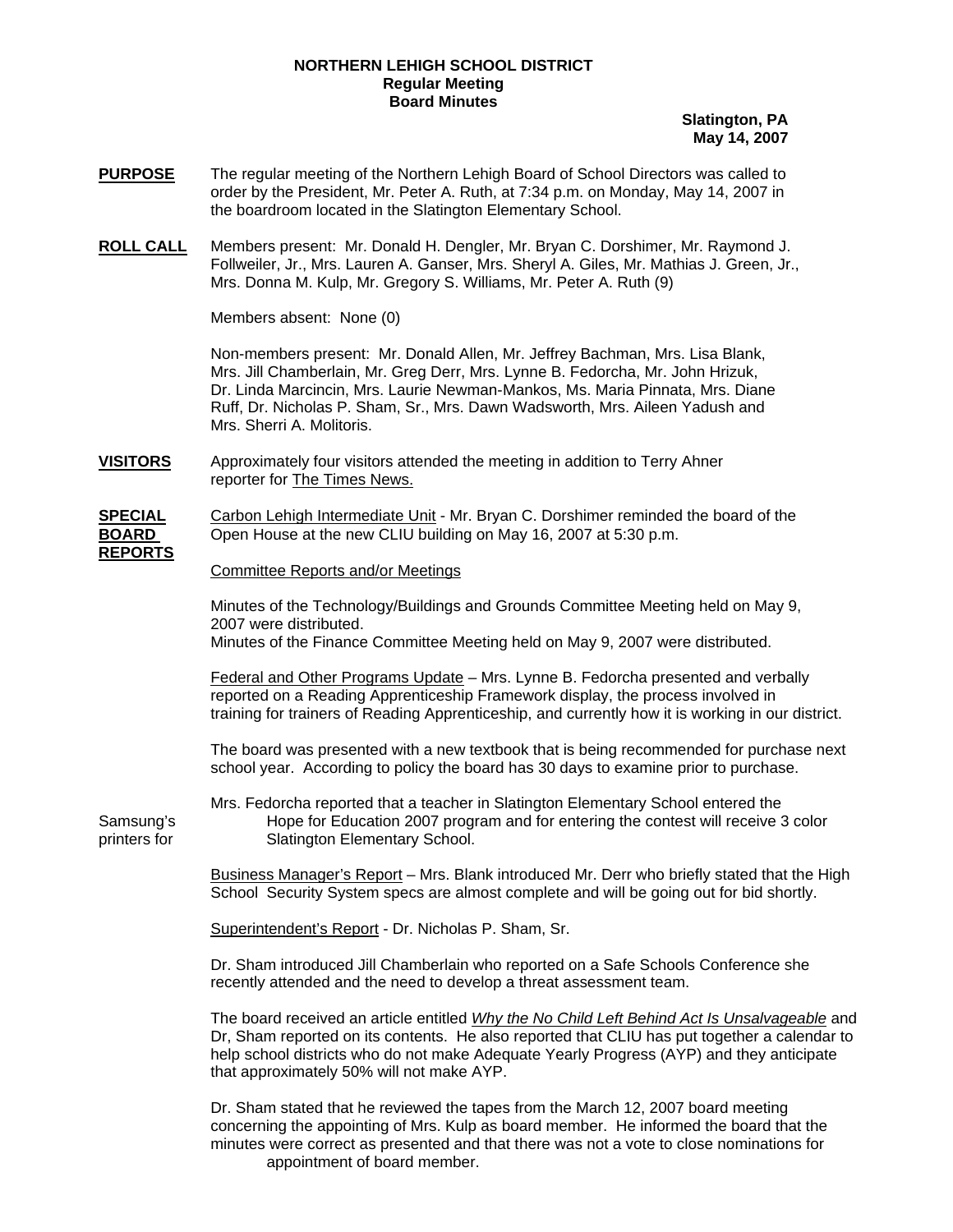| <b>SPECIAL</b><br><b>BOARD</b><br><b>REPORTS</b> | Dr. Sham asked for an appointment of a committee for a meet and discuss with the clerical<br>staff regarding compensatory time and flex time.                                                                                                                                                                                                                                 |  |  |  |
|--------------------------------------------------|-------------------------------------------------------------------------------------------------------------------------------------------------------------------------------------------------------------------------------------------------------------------------------------------------------------------------------------------------------------------------------|--|--|--|
| (cont.)                                          | Mr. Ruth asked for interested persons in serving on the committee for the meet and discuss<br>with the clerical staff. Mr. Green, Mrs. Kulp and Mr. Williams were appointed and Mrs. Kulp<br>will serve as chairperson for the committee.                                                                                                                                     |  |  |  |
|                                                  | An executive session was held prior to tonight's board meeting to discuss personnel issues.                                                                                                                                                                                                                                                                                   |  |  |  |
| <b>PERSONNEL</b>                                 | Mrs. Ganser made a motion, which was seconded by Mr. Dengler, that the Board of<br>Education approves the following personnel items:                                                                                                                                                                                                                                          |  |  |  |
| Substitutes-<br>Instructional                    | Approve the following substitute teacher for the 2006-2007 school year at the 2006-2007<br>substitute teacher rate of \$80.00 for 1-10 non-consecutive days; \$90.00 for 11-20 non-<br>consecutive days; and \$105.00 for 21+ non-consecutive days:                                                                                                                           |  |  |  |
|                                                  | Meghan Krebs*<br><i>*Pending Verification of Clearances</i>                                                                                                                                                                                                                                                                                                                   |  |  |  |
| Non-<br>Instructional                            | Approve the following individual as a substitute secretary/aide for the 2006-2007<br>school year at the 2006-2007 substitute rate of \$7.25 per hour.                                                                                                                                                                                                                         |  |  |  |
|                                                  | Connie Check*<br><i>*Pending Verification of Clearances</i>                                                                                                                                                                                                                                                                                                                   |  |  |  |
|                                                  | Approve the following individual as a substitute cafeteria worker for the 2006-2007<br>school year at the 2006-2007 substitute rate of \$7.25 per hour.                                                                                                                                                                                                                       |  |  |  |
|                                                  | Connie Check*<br><i>*Pending Verification of Clearances</i>                                                                                                                                                                                                                                                                                                                   |  |  |  |
| Leave<br>Without<br>Pay                          | Approve the request of Dawn Mayer, Peters Elementary teacher, to take an unpaid leave of<br>absence on May 24, 2007. She would like to accompany her daughter on a special high<br>school event for graduating seniors. Her request will not be considered a precedent for<br>future requests, per correspondence received from the Northern Lehigh Education<br>Association. |  |  |  |
| <b>FMLA</b><br>and<br>Unpaid<br>She Leave        | Approve the request of employee #170, to take a 12-week Family Medial Leave of<br>Absence during the 2007-2008 school year, effective September 24, 2007 and further<br>continue with an unpaid leave of absence until the end of the second marking period.<br>anticipates returning to her current teaching position on Monday, January 28, 2008.                           |  |  |  |
|                                                  | YEA:<br>Mr. Dengler, Mr. Dorshimer, Mr. Follweiler, Mrs. Ganser, Mrs. Giles, Mr. Green,<br>Mrs. Kulp, Mr. Williams, Mr. Ruth (9)                                                                                                                                                                                                                                              |  |  |  |
|                                                  | NAY:<br>None $(0)$                                                                                                                                                                                                                                                                                                                                                            |  |  |  |
| <b>POLICY</b>                                    | Mr. Williams made a motion, which was seconded by Mr. Follweiler, that the Board of<br>Education approves the following policy items:                                                                                                                                                                                                                                         |  |  |  |
| <b>Board Policy</b><br>1 <sup>st</sup> Reading   | Approve revisions to school board policy #122 - Programs - Extra-curricular Activities, as<br>presented after 1 <sup>st</sup> reading.                                                                                                                                                                                                                                        |  |  |  |
| Homebound<br>Instruction                         | It is recommended that the Board of Education grant homebound instruction for a 9 <sup>th</sup><br>Grade Student, Student No.1090029, for five hours per week for the remainder of the<br>2006-2007 school year.                                                                                                                                                              |  |  |  |
|                                                  | It is recommended that the Board of Education grant homebound instruction for a 6 <sup>th</sup><br>Grade Student, Student No.1390014, for five hours per week for the remainder of the<br>2006-2007 school year.                                                                                                                                                              |  |  |  |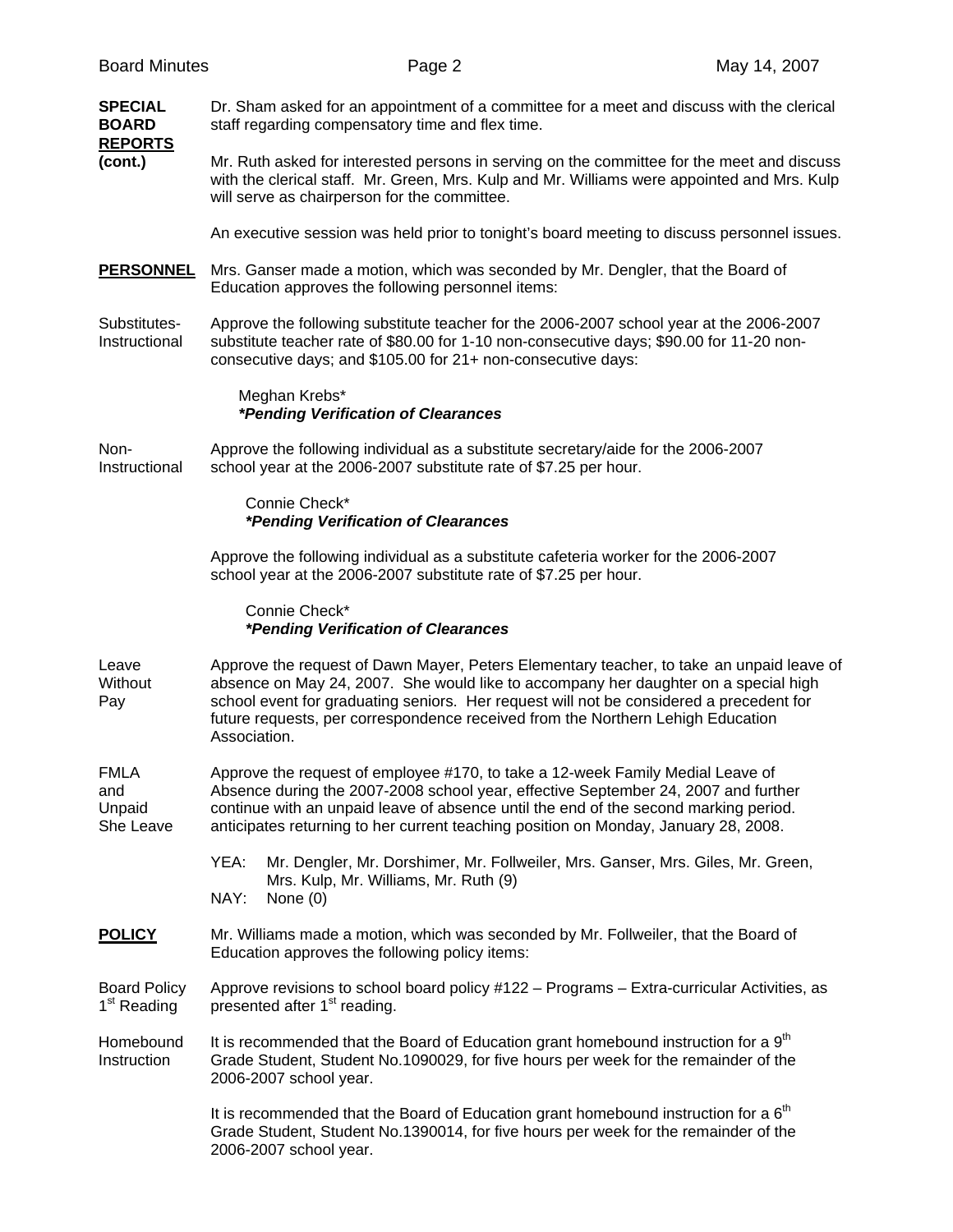| <b>Board Minutes</b>                                                | Page 3                                                                                                                                                                                                                                                                                                                                                                     | May 14, 2007 |  |  |  |
|---------------------------------------------------------------------|----------------------------------------------------------------------------------------------------------------------------------------------------------------------------------------------------------------------------------------------------------------------------------------------------------------------------------------------------------------------------|--------------|--|--|--|
| <b>POLICY</b><br>(cont.)<br>2006-                                   | It is recommended that the Board of Education grant homebound instruction for a 10 <sup>th</sup><br>Grade Student, Student No.936600, for five hours per week for the remainder of the<br>2007 school year.                                                                                                                                                                |              |  |  |  |
| Athletic<br>Honor Code/<br><b>Discipline</b><br>Code                | Approve the Northern Lehigh School District Athletic Honor Code/Discipline Code as<br>presented after changes to page 3.                                                                                                                                                                                                                                                   |              |  |  |  |
| Non-<br>Resident<br><b>Students</b>                                 | Approve the request of parents of a second grade student at Peters Elementary School,<br>who are moving out of the district, to allow their student to continue in Northern Lehigh<br>School District until the end of the 2006-2007 school year in accordance with school<br>board policy #202.                                                                           |              |  |  |  |
| Resolution<br>RE Tax<br>Installments                                | Approve the Resolution authorizing the Collection of School Real Property Taxes in<br>Installments, as presented.                                                                                                                                                                                                                                                          |              |  |  |  |
| Summer<br><b>Band Camp</b>                                          | Approve a tuition fee of \$25.00 per student for a six-week elementary summer band<br>program and also approve a stipend for summer band program director, Lora Krum, of<br>\$1,000.00. There is no increase to this stipend over last year. The summer band<br>program will run on Tuesday and Thursday mornings from June 26, 2007 to August 2,<br>2007.                 |              |  |  |  |
| <b>Field Trip</b><br>by                                             | $6th$ Grade – Slatington Elementary School – Philadelphia Zoo – May 31, 2007 – Funded<br><b>PTO</b>                                                                                                                                                                                                                                                                        |              |  |  |  |
|                                                                     | YEA:<br>Mr. Dengler, Mr. Dorshimer, Mr. Follweiler, Mrs. Ganser, Mrs. Giles, Mr. Green,<br>Mrs. Kulp, Mr. Williams, Mr. Ruth (9)<br>NAY:<br>None $(0)$                                                                                                                                                                                                                     |              |  |  |  |
| <b>CURRI-</b><br><b>CULUM AND</b><br><b>INSTRUC-</b><br><b>TION</b> | Mrs. Ganser made a motion, which was seconded by Mrs. Giles, that the Board of<br>Education approves the following curriculum and instruction item:                                                                                                                                                                                                                        |              |  |  |  |
| Concurrent<br>Agreement<br><b>LCCC</b>                              | Approve the concurrent Enrollment Agreement between Northern Lehigh School District<br>and Lehigh Carbon Community College for the 2007-2008 school year, as presented.                                                                                                                                                                                                    |              |  |  |  |
|                                                                     | YEA:<br>Mr. Dengler, Mr. Dorshimer, Mr. Follweiler, Mrs. Ganser, Mrs. Giles, Mr. Green,<br>Mrs. Kulp, Mr. Williams, Mr. Ruth (9)<br>NAY:<br>None $(0)$                                                                                                                                                                                                                     |              |  |  |  |
| <u>OLD</u><br><b>BUSINESS</b>                                       | Mr. Williams addressed the Board and apologized for not being able to attend the finance<br>committee meeting held on May 9, 2007. He expressed his concerns about wanting to<br>pursue the possibility of an additional pre-K program at Peters Elementary at a cost of only<br>\$22,000.00 to the district in addition to the \$158,000.00 grant that would be received. |              |  |  |  |
| Motion<br>Pre-K<br>program                                          | Mr. Williams made a motion, which was seconded by Mr. Green, that the Board of Education<br>approve to add \$180,000 into the 2007-2008 budget for the addition of another pre-K<br>at Peters Elementary, contingent on receiving \$158,000 from the Pre-K Counts grant.                                                                                                   |              |  |  |  |
| Motion<br>Withdrawn                                                 | There was further discussion about the pre-k program and eventually this motion was<br>withdrawn and will be discussed during budget discussion later on this evening.                                                                                                                                                                                                     |              |  |  |  |
| <b>NEW</b><br><b>BUSINESS</b>                                       | Mr. Dengler made a motion, which was seconded by Mr. Green, that the Board of Education<br>approves the following new business item:                                                                                                                                                                                                                                       |              |  |  |  |
| Confidential<br>Secretarial<br>Agreement                            | Approval of a corrected Compensation Agreement for the Confidential Secretary to the<br>Superintendent for the 2006-2007, 2007-2008 and 2008-2009 school years. This<br>agreement was originally acted on by the Board of Education on October 10, 2005.                                                                                                                   |              |  |  |  |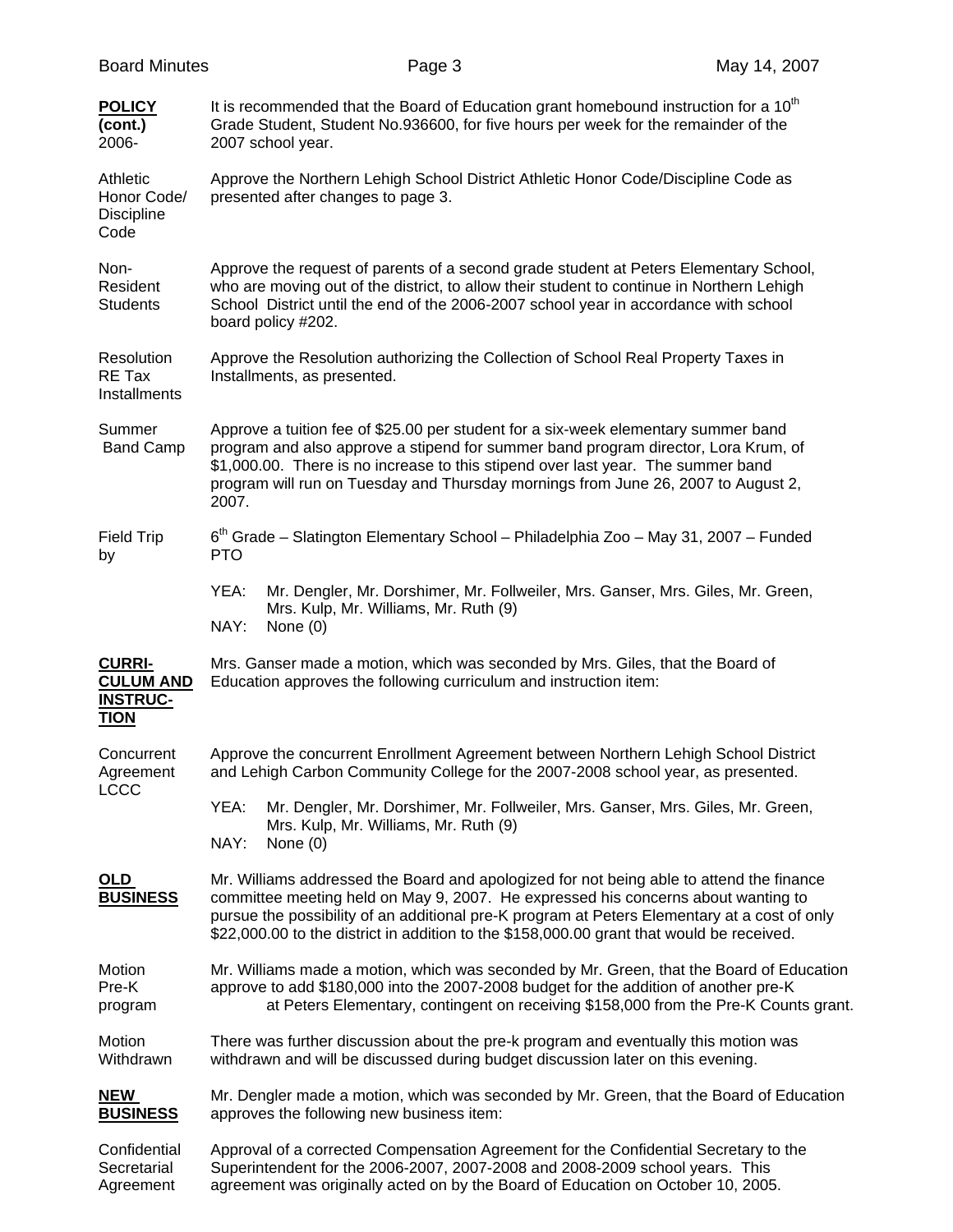| <b>NEW</b><br><b>BUSINESS</b><br>percentage (cont.)<br>figures presented,<br>agreement | Mr. Dorshimer stated that according to the agreement language the base salary and the<br>board meeting stipend, in each subsequent year, shall be increased by the same<br>approved in the Clerical Salary and Benefit Agreement. According to the<br>the board stipend amounts in subsequent years are incorrect according to<br>language.                                                       |  |  |  |  |
|----------------------------------------------------------------------------------------|---------------------------------------------------------------------------------------------------------------------------------------------------------------------------------------------------------------------------------------------------------------------------------------------------------------------------------------------------------------------------------------------------|--|--|--|--|
| Table<br>Motion                                                                        | Mr. Dorshimer made a motion, which was seconded by Mrs. Ganser, that the Board of<br>Education table this motion, calculations be put on paper, and a new agreement brought to the<br>board for vote at the next board meeting.                                                                                                                                                                   |  |  |  |  |
| Vote on<br>Tabling<br>Motion                                                           | YEA:<br>Mr. Dengler, Mr. Dorshimer, Mr. Follweiler, Mrs. Ganser, Mrs. Giles, Mr. Green,<br>Mrs. Kulp, Mr. Williams, Mr. Ruth (9)<br>NAY:<br>None $(0)$                                                                                                                                                                                                                                            |  |  |  |  |
| <b>FINANCIAL</b>                                                                       | Mr. Follweiler made a motion, which was seconded by Mrs. Ganser, that the Board of<br>Education approves the following financial items:                                                                                                                                                                                                                                                           |  |  |  |  |
| Financial<br>Reports                                                                   | Approve the Following Financial Reports:<br>1. General Fund month of April<br>2. Athletic Fund month of April<br>3. Capital Reserve month of April<br>4. Cafeteria Fund month of April<br>5. NLMS Student Activities Account month of April<br>6. NLHS Student Activities and Scholarship Account for March and April                                                                             |  |  |  |  |
| List of<br><b>Bills</b>                                                                | Approve the Following List of Bills:<br>1. General Fund months of April and May<br>2. Athletic Fund month of April<br>3. Construction Fund for month of May<br>4. Cafeteria Fund month of May                                                                                                                                                                                                     |  |  |  |  |
| 2006-2007<br>Salary<br>Schedule                                                        | Approve the 2006-2007 Northern Lehigh District Salary Schedule as presented.<br>(see attachment)                                                                                                                                                                                                                                                                                                  |  |  |  |  |
| Progressive<br>Telecom<br>Agreement                                                    | Approve renewal of a service agreement with Progressive Telecom for three (3) pagers at<br>a total yearly cost of \$285.00. This reflects a \$15.00 decrease over last year's fee.                                                                                                                                                                                                                |  |  |  |  |
| Co-payment<br><b>OAA Athletic</b><br>with school Physicals                             | Approve the co-payment amount for student athletes receiving a sports physical from<br>during the 2007-2008 school year at a cost of \$5.00 per student in accordance<br>board policy #122.                                                                                                                                                                                                       |  |  |  |  |
| Participation<br>Lehigh<br>Schools<br>Consortium<br>Trust                              | The Northern Lehigh School District Board of Education approves participation in the<br>Lehigh Schools Consortium Trust which will provide a self insurance program for dental<br>benefits. The Northern Lehigh School District Board of Education appoints Lisa Blank as<br>the Trustee on behalf of the Northern Lehigh School District.                                                        |  |  |  |  |
|                                                                                        | YEA:<br>Mr. Dengler, Mr. Dorshimer, Mr. Follweiler, Mrs. Ganser, Mrs. Giles, Mr. Green,<br>Mrs. Kulp, Mr. Williams, Mr. Ruth (9)<br>NAY:<br>None $(0)$                                                                                                                                                                                                                                            |  |  |  |  |
| Purchase<br>Classroom<br>Calculators                                                   | Mr. Green made a motion, which was seconded by Mr. Williams that the Board of Education<br>authorizes the purchase of 12 classroom sets of calculators as listed on the PEPPM<br>Statewide Bid to include, 10 EZ-Spot Yellow TI84PLUS Graphing Calculators, teachers guide,<br>unit to unit and USB cables, batteries and manuals, at a cost of \$1,037.03 per set for a total of<br>\$12,444.36. |  |  |  |  |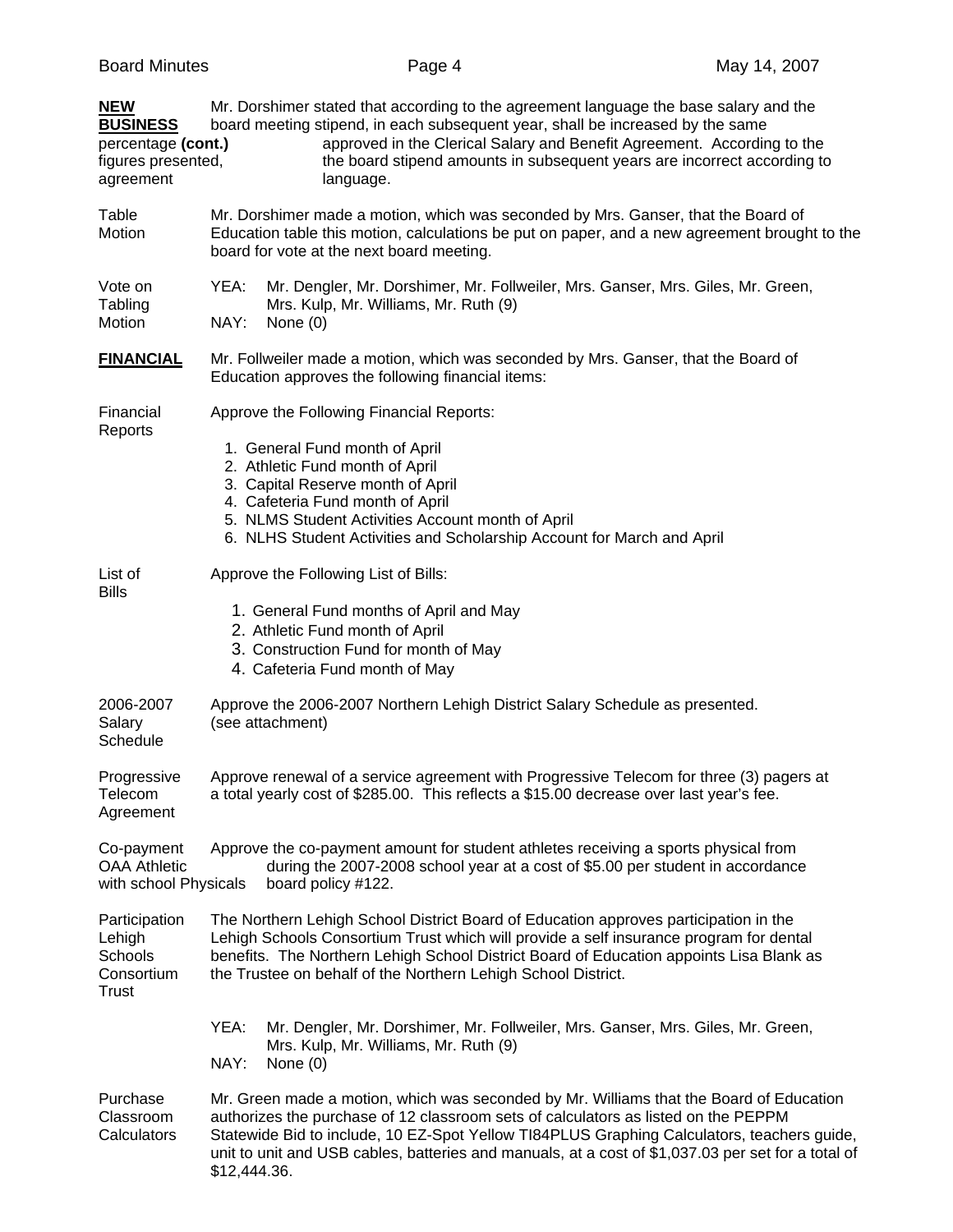| <b>FINANCIAL</b><br>Green,                          | YEA:                                                                                                                                                                                                                                                                                                          | Mr. Dengler, Mr. Dorshimer, Mr. Follweiler, Mrs. Ganser, Mrs. Giles, Mr.                                                                                                                                                                                                                      |  |  |  |
|-----------------------------------------------------|---------------------------------------------------------------------------------------------------------------------------------------------------------------------------------------------------------------------------------------------------------------------------------------------------------------|-----------------------------------------------------------------------------------------------------------------------------------------------------------------------------------------------------------------------------------------------------------------------------------------------|--|--|--|
| (cont.)                                             | NAY:                                                                                                                                                                                                                                                                                                          | Mrs. Kulp, Mr. Williams, Mr. Ruth (9)<br>None $(0)$                                                                                                                                                                                                                                           |  |  |  |
| Election<br>Of<br>Treasurer                         | Mr. Dorshimer made a motion, which was seconded by Mr. Williams that the Board of<br>Education Elects a Treasurer for the 2007-2008 fiscal year, as required by Section 404 of<br>the Pennsylvania School Code of 1949, as amended.                                                                           |                                                                                                                                                                                                                                                                                               |  |  |  |
|                                                     | RECOMMEND  That the Board of Education elects Mathias Green as Treasurer for the<br>2007-2008 fiscal year, effective July 1, 2007 through June 30, 2008.                                                                                                                                                      |                                                                                                                                                                                                                                                                                               |  |  |  |
|                                                     | YEA:<br>NAY:                                                                                                                                                                                                                                                                                                  | Mr. Dengler, Mr. Dorshimer, Mr. Follweiler, Mrs. Ganser, Mrs. Giles, Mr. Green,<br>Mrs. Kulp, Mr. Williams, Mr. Ruth (9)<br>None $(0)$                                                                                                                                                        |  |  |  |
| <b>INFOR-</b><br><b>MATION</b>                      |                                                                                                                                                                                                                                                                                                               |                                                                                                                                                                                                                                                                                               |  |  |  |
| Receipt of<br>Donations<br>2006-2007<br>School Year | \$1,000.00<br>\$500.00<br>\$500.00<br>\$3,250.00                                                                                                                                                                                                                                                              | Helen L. Smith Memorial Scholarship given by Mr. & Mrs. Robert Smith<br>LeRoy "Elroy" Snyder Memorial Scholarship given by the Family<br>Mallory Bomboy Memorial Athletic Award given by Mr. & Mrs. Bomboy<br>Ann Bernard Memorial Scholarship given by Lehigh Valley Community<br>Foundation |  |  |  |
|                                                     |                                                                                                                                                                                                                                                                                                               | Mr. Ruth called for a 10 minute courtesy break at 8:45 p.m.<br>Mr. Ruth reconvened the meeting at 9:00 p.m.                                                                                                                                                                                   |  |  |  |
| <b>BUDGET</b><br><b>DISCUSSION</b>                  | Mrs. Kulp stated that she again would like to request a list of all computers in the district from<br>the technology department.                                                                                                                                                                              |                                                                                                                                                                                                                                                                                               |  |  |  |
|                                                     | Mr. Hrizuk stated that she would receive that list by the end of the week.                                                                                                                                                                                                                                    |                                                                                                                                                                                                                                                                                               |  |  |  |
| CORR-<br><b>ESPON-</b><br><b>DENCE</b>              | Mr. Ruth stated that Mrs. Ganser resigned from the Safe School and Wellness Advisory<br>Committees. He asked for a board member who would be interested in serving on the<br>committees. Hearing none, he will bring it up at the next board meeting.                                                         |                                                                                                                                                                                                                                                                                               |  |  |  |
|                                                     | Mrs. Ganser stated that due to personal reasons she is no longer able to serve on<br>these committees.                                                                                                                                                                                                        |                                                                                                                                                                                                                                                                                               |  |  |  |
| <b>BUDGET</b><br><b>DISCUSSION</b>                  | Mr. Green talked about the finance committee meeting and the discussion with fellow<br>board members which are not opposed to doing things but are looking more at<br>an "instead of" as opposed to an "in addition to" attitude.                                                                             |                                                                                                                                                                                                                                                                                               |  |  |  |
|                                                     |                                                                                                                                                                                                                                                                                                               | Mr. Williams asked, after hearing what Mr. Green had to say, is there any possibility that the<br>pre k program is more important than something else in the budget.                                                                                                                          |  |  |  |
|                                                     | Mr. Dorshimer asked that administration look within the budget to find the money for the pre k<br>program versus looking at the cut list that was given.                                                                                                                                                      |                                                                                                                                                                                                                                                                                               |  |  |  |
| impact                                              | Mrs. Kulp stated that she had been looking at some calculations and expenses to see if perhaps<br>there were other ways the district could save money other than the cut list. She asked about<br>reducing advertising expenses, technology licenses and legal fees which would not directly<br>the students. |                                                                                                                                                                                                                                                                                               |  |  |  |
|                                                     |                                                                                                                                                                                                                                                                                                               | Dr. Sham stated that using fund balance to purchase one time items is an excellent idea. He<br>stated that the fund balance is verging on dangerously high.                                                                                                                                   |  |  |  |
|                                                     |                                                                                                                                                                                                                                                                                                               | Mrs. Kulp asked how much money we had extra in this year's budget.                                                                                                                                                                                                                            |  |  |  |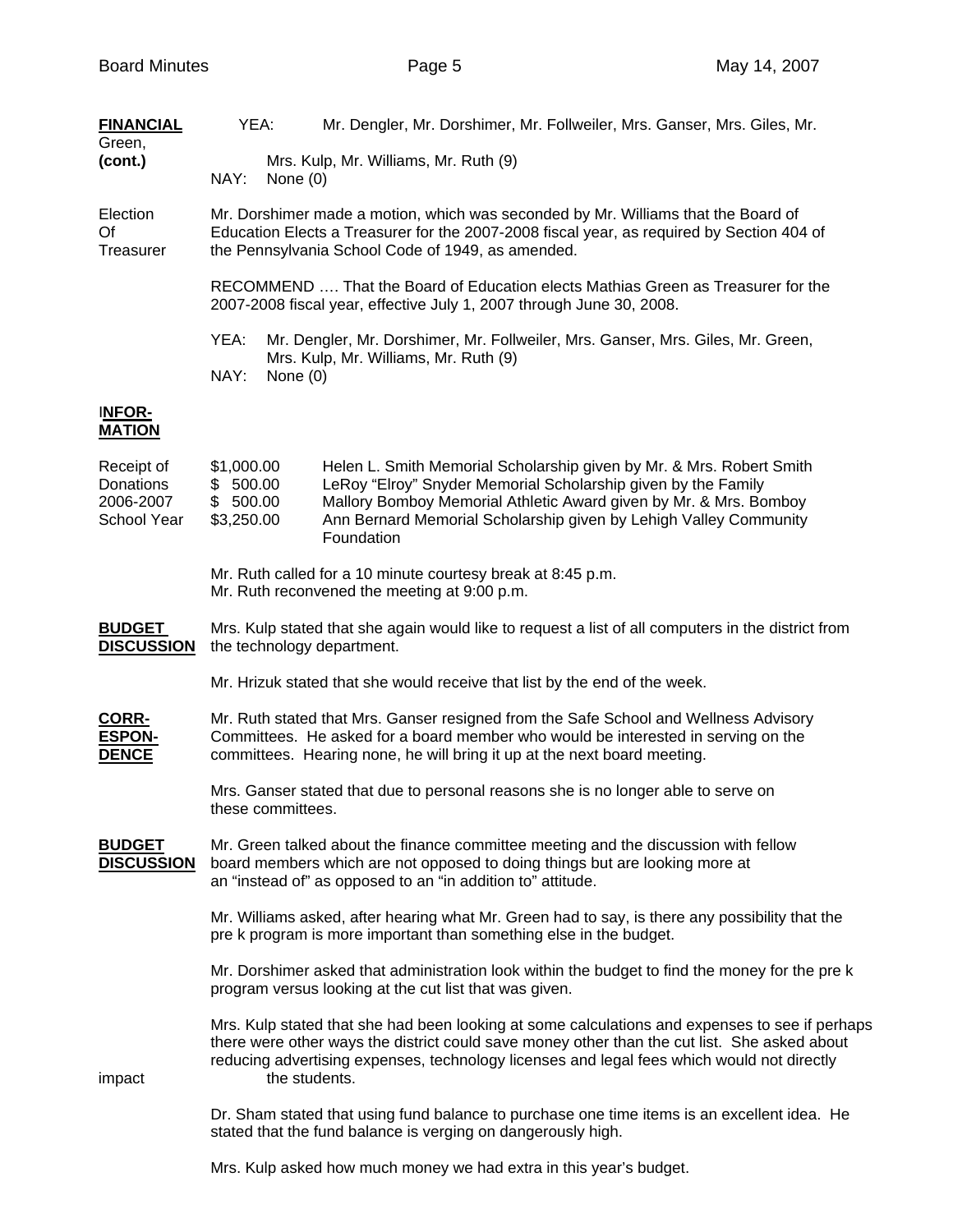Mrs. Blank stated that we will not know that number until the auditors come in to audit the books. She said that there is several hundred thousand dollars not expended.

**BUDGET** Mrs. Kulp said that we increased the taxes and we now have extra money. If we do not need to **DISCUSSION** increase the taxes why can't we keep it even.

**(cont.)** 

 Mrs. Blank stated that a lot of this money is because we were unsure of the settlement of the teacher's contract and the health care insurance. For 2007-2008 there are no outstanding contracts and she knows what the salaries are going to be so there is not that much padding there. Legal fees and advertising are padded because you do not know how much is going to be needed from year to year.

 Mr. Ruth reminded everyone that we currently are at a 61.642 millage rate for both Lehigh and Northampton Counties. On the cut list, items 1-17 were cut except item 12, 16 and 17.

 Dr. Sham reminded the board that at the finance committee meeting it was discussed that you can add money back into the budget because the preliminary budget that was passed back in February is what set your preliminary budget amount.

 Mr. Williams asked if we know how we are getting to the 61.642 millage rate since some items were put back in.

 Dr. Sham stated that administration must cut \$34,000 to get to the 61.642 mill and he will be looking at the cut list and will also look at one time purchases that can be purchased this year to get to the millage rate cut to by the board.

Mr. Green asked if the salary accounts have been adjusted for the retirees during this school

Mr. Blank stated that there is a savings in those accounts but she has not adjusted for the

year.

teacher.

retirees yet in the 2007-2008 budget. She said that roughly it would be a \$25,000 savings per

 Mr. Green said that he does not want to have to pay arbitrage penalties on the bonds that we currently have. He suggested paying for some of the maintenance items out of the bond money.

 Mrs. Blank said that if the board awards the bid for the high school paving project it will use up most of the bond money.

 Mr. Green asked if we can take one leaving teacher's savings in salary to offset the cost for the pre-k program, if that is something administration would recommend, and is that something the board would approve.

 Dr. Sham stated that administration would recommend the pre k program using the savings from a retiring teacher's salary to offset the cost.

Motion Mr. Williams made a motion, which was seconded by Mr. Green, that the Board of Education Pre K approves administration to move forward with the Pre-K Counts Grant funding it through the Program \$158,000 grant plus \$22,000 to be transferred from the salary budget.

- YEA: Mr. Green, Mr. Williams, Mr. Ruth (3)
- NAY: Mr. Dengler, Mr. Dorshimer, Mr. Follweiler, Mrs. Ganser, Mrs. Giles, Mrs. Kulp (6)

 Mr. Dorshimer recommended that administration create a list of one time single purchase items, who is requesting the item for purchase, and the dollar amount. He is also requesting an update on the salaries for retirees and possible savings.

Mrs. Ganser would like to give the library a \$1,000.00 donation.

Mr. Williams said that he would also like to see a donation to the library.